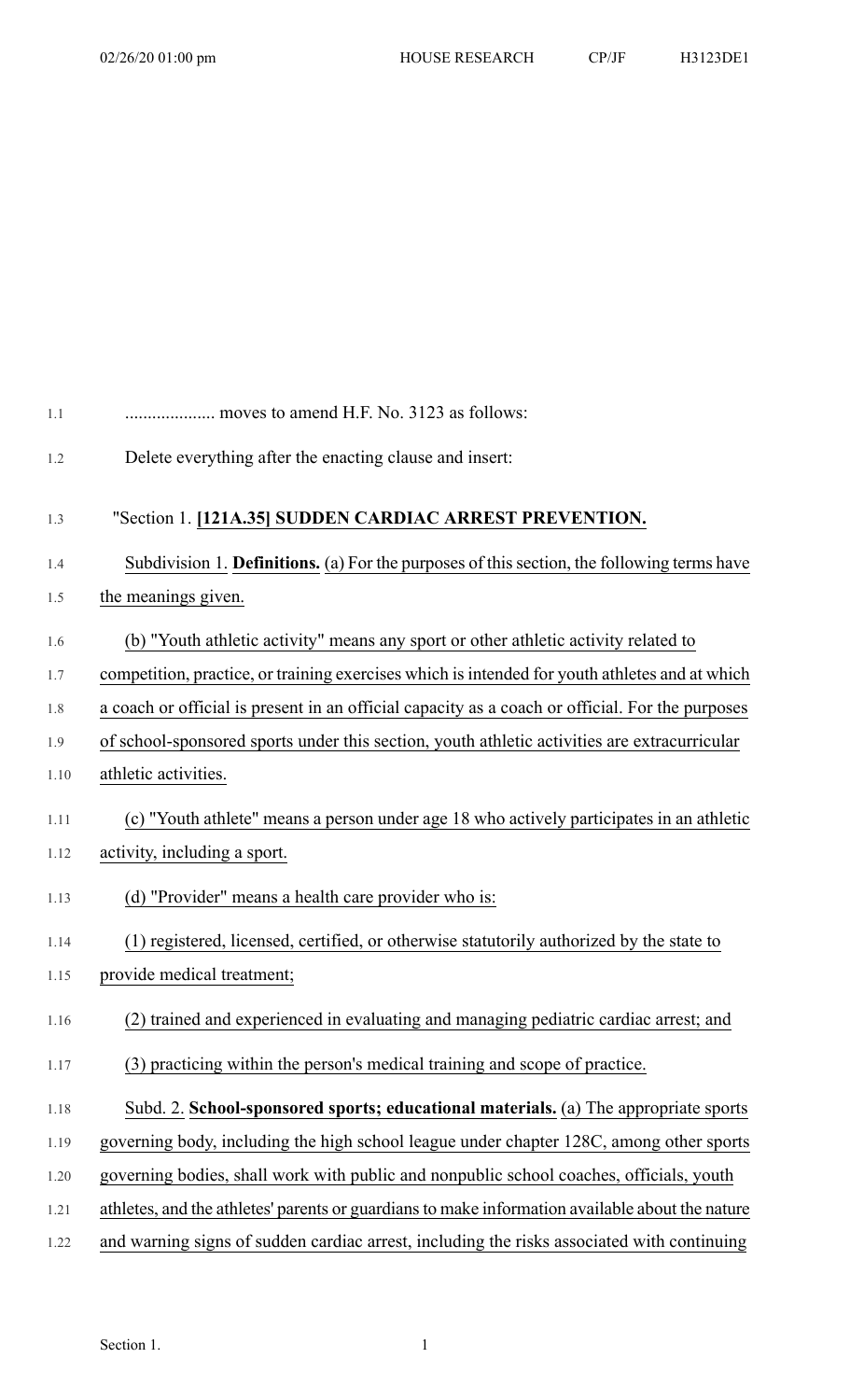| 2.1     | to play or practice after experiencing one or more symptoms of sudden cardiac arrest, such       |
|---------|--------------------------------------------------------------------------------------------------|
| 2.2     | as fainting, difficulty breathing, chest pains, dizziness, and abnormal racing heart rate.       |
| 2.3     | (b) The sports governing body may use existing materials developed by organizations              |
| 2.4     | dedicated to protecting youth from sudden cardiac arrest and preventable sudden cardiac          |
| 2.5     | death.                                                                                           |
| 2.6     | (c) At the start of each school year, school officials shall make information available          |
| 2.7     | about the nature and warning signs of sudden cardiac arrest to youth athletes and the athletes'  |
| 2.8     | parents or guardians. If a parent of a youth athlete must sign a consent form to allow the       |
| $2.9\,$ | youth athlete to participate in a school-sponsored athletic activity, the form must include      |
| 2.10    | information about the nature and risk of sudden cardiac arrest.                                  |
| 2.11    | Subd. 3. Informational meeting. A school may hold an informational meeting prior to              |
| 2.12    | the start of each athletic season for all ages of competitors regarding the symptoms and         |
| 2.13    | warning signs of sudden cardiac arrest. In addition to students, parents, coaches, and other     |
| 2.14    | school officials, informational meetings may include providers and athletic trainers.            |
| 2.15    | Subd. 4. <b>Removal from play.</b> (a) A student who, as determined by a game official,          |
| 2.16    | coach from the student's team, certified athletic trainer, licensed physician, or other official |
| 2.17    | designated by the student's school, exhibits signs or symptoms of sudden cardiac arrest          |
| 2.18    | while participating in an athletic activity shall be removed from participation at that time,    |
| 2.19    | subject to paragraph (c).                                                                        |
| 2.20    | (b) If a student is known to have exhibited signs or symptoms of sudden cardiac arrest           |
| 2.21    | at any time prior to or following an athletic activity, the student must not participate in the  |
| 2.22    | athletic activity, subject to paragraph (c).                                                     |
| 2.23    | (c) A student who has been removed or prevented from participating in an athletic activity       |
| 2.24    | under paragraph (a) or (b) must not return to participating in the athletic activity until the   |
| 2.25    | student is evaluated and cleared for participation in writing by a provider.                     |
| 2.26    | (d) The provider may consult any other licensed or certified medical professionals trained       |
| 2.27    | and experienced in evaluating and managing sudden cardiac arrest in children to help             |
| 2.28    | determine whether a student is ready to return to participation in athletic activities.          |
| 2.29    | (e) Failure to remove a student or allowing a student to continue to participate in an           |
| 2.30    | athletic activity as required under this section does not violate section 604A.11, subdivision   |
| 2.31    | 2, clause (6), consistent with subdivision 7.                                                    |
| 2.32    | Subd. 5. Required training course. Each coach and official involved in youth athletic            |

2.33 activities must receive initial training and then subsequent training at least once every three